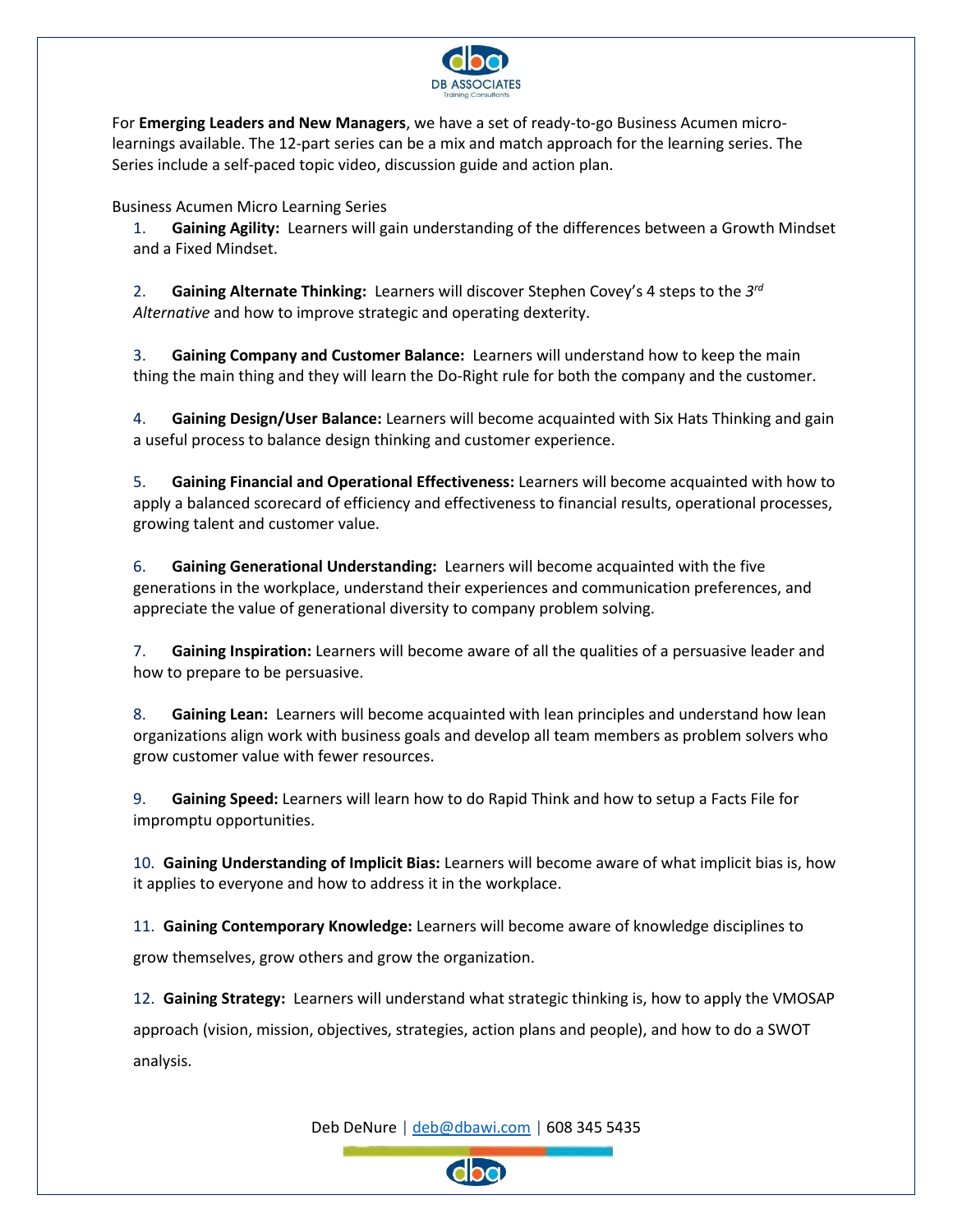

For **Leaders** at all levels, we have a large number of ready-to-go workshops for your virtual and or instructor-led training. We additionally prepare custom role-plays and scenarios to help learners apply their new skills.

The cost per workshop is customize and dependent on participants and delivery (virtual or in person). Topics include:

- Ideal Team Player
- Personal Brand
- Leader or Manager-What's the Difference?
- Overcome Objections
- Know Your Customer
- Building Trust
- Storytelling
- Accountability
- Managing Upward
- POWERful Communication
- Agile Thinking
- Interpersonal Communication
- Email Etiquette
- Making Decisions Without Fear of Failure
- Elevator Speeches
- 3rd Alternative Thinking
- Crucial Conversations
- Persuasive Leadership
- Asking the Right Questions
- Meeting Dynamics
- Small Group Presentations
- Emotionally Intelligent Leaders
- Balancing Company and Customer Interests
- Delegator and Chief
- Authenticity
- Timely Performance
- Performance Management
- People Development
- Coaching Habit
- Giving and Receiving Feedback
- Mentor or Mentoring Basics
- Millennials Guide to Management
- Virtual Professional Presence
- Telephonic Selling Skills

Deb DeNure | [deb@dbawi.com](mailto:deb@dbawi.com) | 608 345 5435